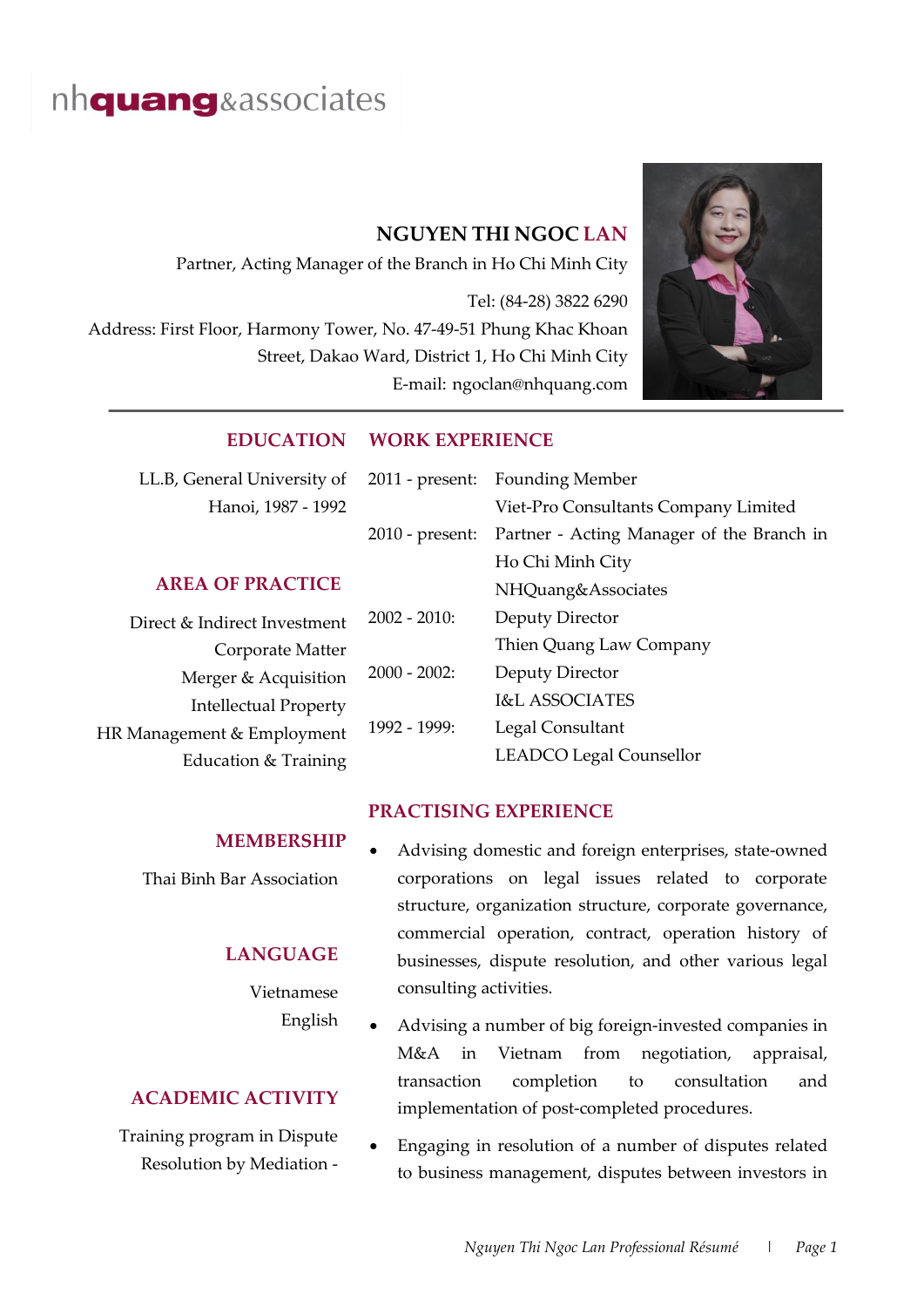Vietnam International Commercial Mediation Center (VICMC), 2020 Vietnamese companies and foreign-invested companies.

## **SELECTED PROJECTS**

#### **ACHIEVEMENT**

- o Certificate of Merit from Vietnam Bar Federation - Achievement in building Bar Association and practicing law, 2020
- o Crystal Achievement Award for Vsietnamese lawyer development career, Vietnam Bar Federation, 2020
- **Project of Drafting 30 years of Viet Nam FDI Strategy, Ministry of Planning and Investment, 2018 - 2019.**  Participating in summarizing the international context of foreign investment through developing periods. Studying international agreements on investment and mechanisms for dispute settlement, 2019.
- **Current Situation of Promulgation of Administrative Decisions in Viet Nam, 2013** under the Project "Strengthening Access to Justice and Protection of Rights", sponsored by UNDP Viet Nam, chaired by the Administrative and Criminal Law Department, Ministry of Justice. This survey was conducted in 6 provinces including Ha Noi, Ho Chi Minh City, Long An, Da Nang, Hung Yen and Hai Phong for qualitative and 300 mail questionnaires for quantitative. Acting as a national consultant to engage in the study in Ho Chi Minh City and Long An.
- **Survey on Court Administration in Viet Nam** under the Project "Strengthening **Reality of the local Court Governance in Viet Nam, under the Project "Strengthening Access to Justice and Protection of Rights",** sponsored by UNDP Viet Nam, chaired by the Secretariat of Judicial Reform Steering Committee, 2011 - 2013. This research assessed the real situation of court administration in Viet Nam through direct interviews and discussions with stakeholders in 6 provinces and mail questionnaire survey over more than 4,000 judges nationwide.
- **Access to Justice in Viet Nam from a People's Perspective - An Updated Survey sponsored by UNDP Viet Nam, 2010.** Acting as a superior to conduct an indepth-survey in 2 selected provinces; drafting the field